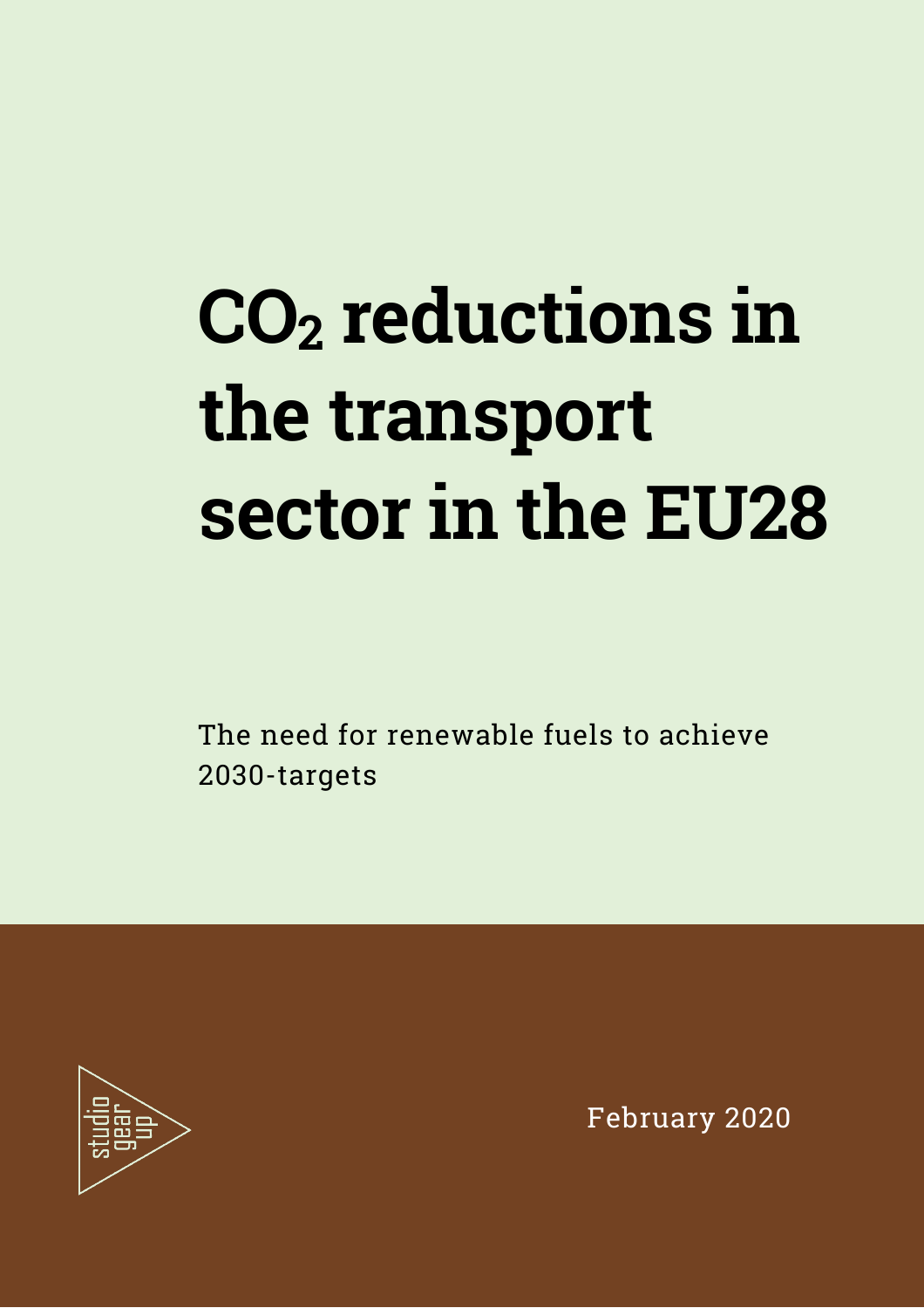## **CO2 reductions in the transport sector in the EU28**

The need for renewable fuels to achieve 2030-targets

| Date:    | February 2020                     |
|----------|-----------------------------------|
| Authors: | Eric van den Heuvel. Sofia Rosero |
| For:     | European Commission, DG Energy    |

© VOF studio Gear Up, 2020

| Postal address:   | Booseveltlaan 80-1<br>1078 NM Amsterdam<br>the Netherlands<br>+31-6-83223098<br>info@studiogearup.com<br>www.studiogearup.com |
|-------------------|-------------------------------------------------------------------------------------------------------------------------------|
| Visiting address: | Johann Siegerstraat 20<br>1096 BH Amsterdam<br>The Netherlands                                                                |

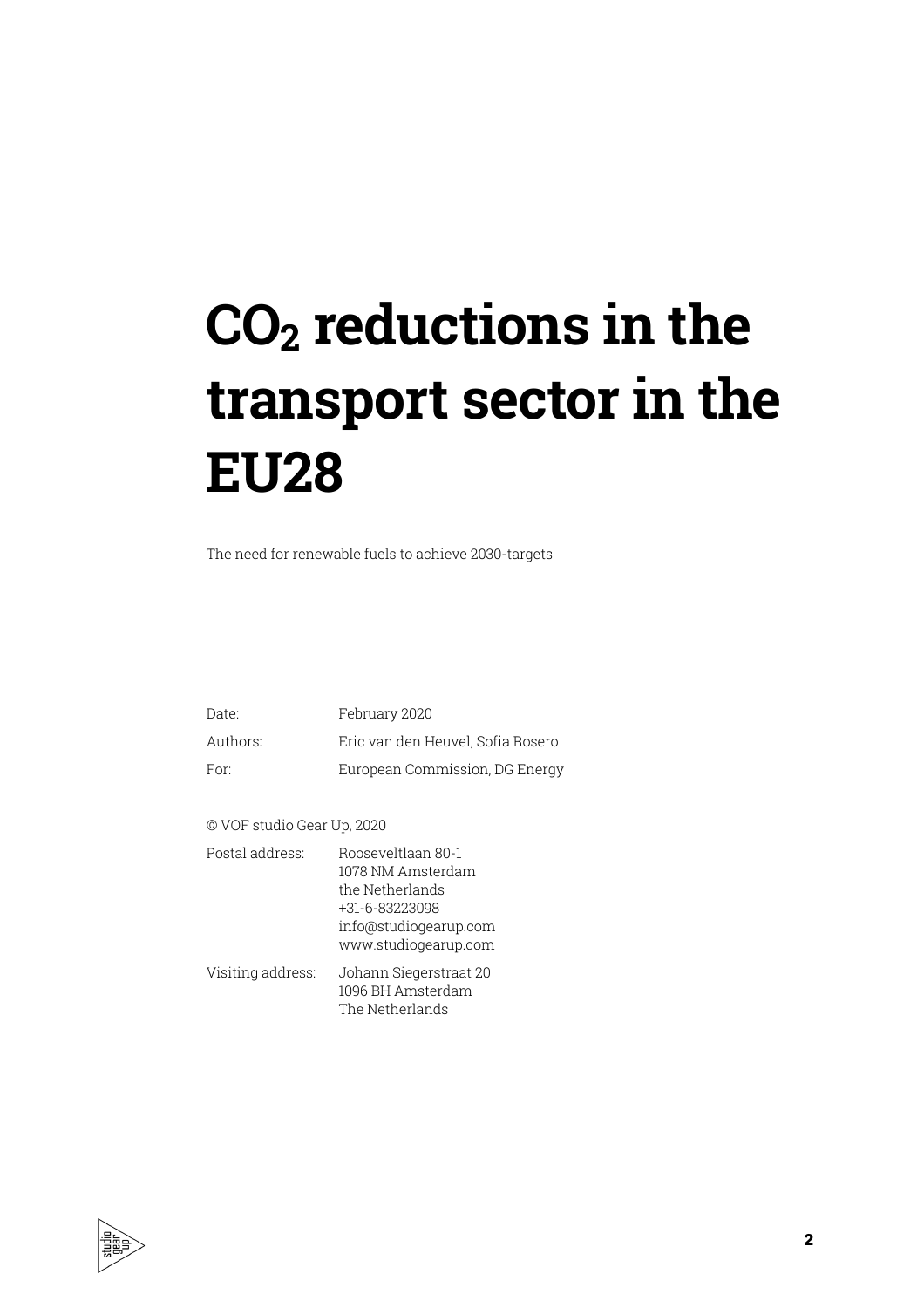### **Key Findings**

In this analysis we have explored the energy use development in the transport sector in the EU28 and the emission reductions pathways towards 2030. Based on our calculations and the literature sources used we have found the following:

- To achieve the 2030 CO2 emission reduction targets that are in line with the Effort Sharing Regulation (ESR)<sup>1</sup>, fossil energy use will have to be capped to 9,023 PJ<sup>2</sup>. To put this in context: the fossil energy consumption in transport in 2017 amounted to 12,674 PJ.
- Under a scenario of existing and adopted policies, the total energy consumption in intra-EU transport would rise to 14,235 PJ by 2030. Achieving the 14% RED-II target for renewables in transport (equaling to 1,993 PJ of renewable energy deployment) is not enough to get below the maximum of 9,023 PJ of fossil energy use aimed by the ESR. With 14% renewable energy, fossil energy use would still be of 12,242 PJ $^3$ , resulting in higher than allowed CO<sub>2</sub> emissions. A fossil energy use of 12,242 PJ will result in  $918$  Mtonne CO<sub>2</sub> emissions, 241 Mtonne more than the ESR cap.
- Thus, in order to achieve the 2030 CO2 targets in line with the ESR, fossil energy consumption should decrease with an additional amount of 3,219 PJ. This can be done through various measures:
- Accelerating the market deployment of electric mobility. With a market share of 23% of EV's in passenger cars in 2030 (see section Assumptions at end of document), 538 PJ of electricity will be used in electric mobility, thereby replacing fossil fuel. In addition to that, 807 PJ of fossil fuel would be avoided due to higher energy efficiency. In this analysis it is assumed that all electricity in vehicles will come from renewable resources.
- Energy efficiency improvements will result in approximately 100 PJ of avoided fossil energy use. Measures are e.g. lower speed limits at highways and optimization of (urban) distribution logistics of goods.
- Increased use of public transport. A modal shift effort to give preference to public transport and cycling may result in 450 PJ of electricity used in rail public transport.
- Introduction of renewable fuels: in addition to these three measures, a further replacement of 1,323 PJ of fossil fuels by renewable fuels is needed to achieve CO<sub>2</sub>emission levels in line with the ESR 2030 targets. Therefore, to achieve the 2030 targets, a total of 3,316 PJ (1,993 PJ already planned and 1,323 PJ extra required) of renewable fuels will need to be deployed.

<sup>3</sup> 14,235 PJ final energy consumption - 1,993 PJ renewable energy.



<sup>1</sup> https://ec.europa.eu/clima/policies/effort/regulation\_en

<sup>2</sup> The ESR states a 30% cut in emissions by 2030 compared to 2005 levels (966,8 Mtonne CO2). That means that emissions will be capped at 677 Mtonne CO<sub>2</sub> which is equivalent to a maximum of 9,023 PJ of fossil energy use.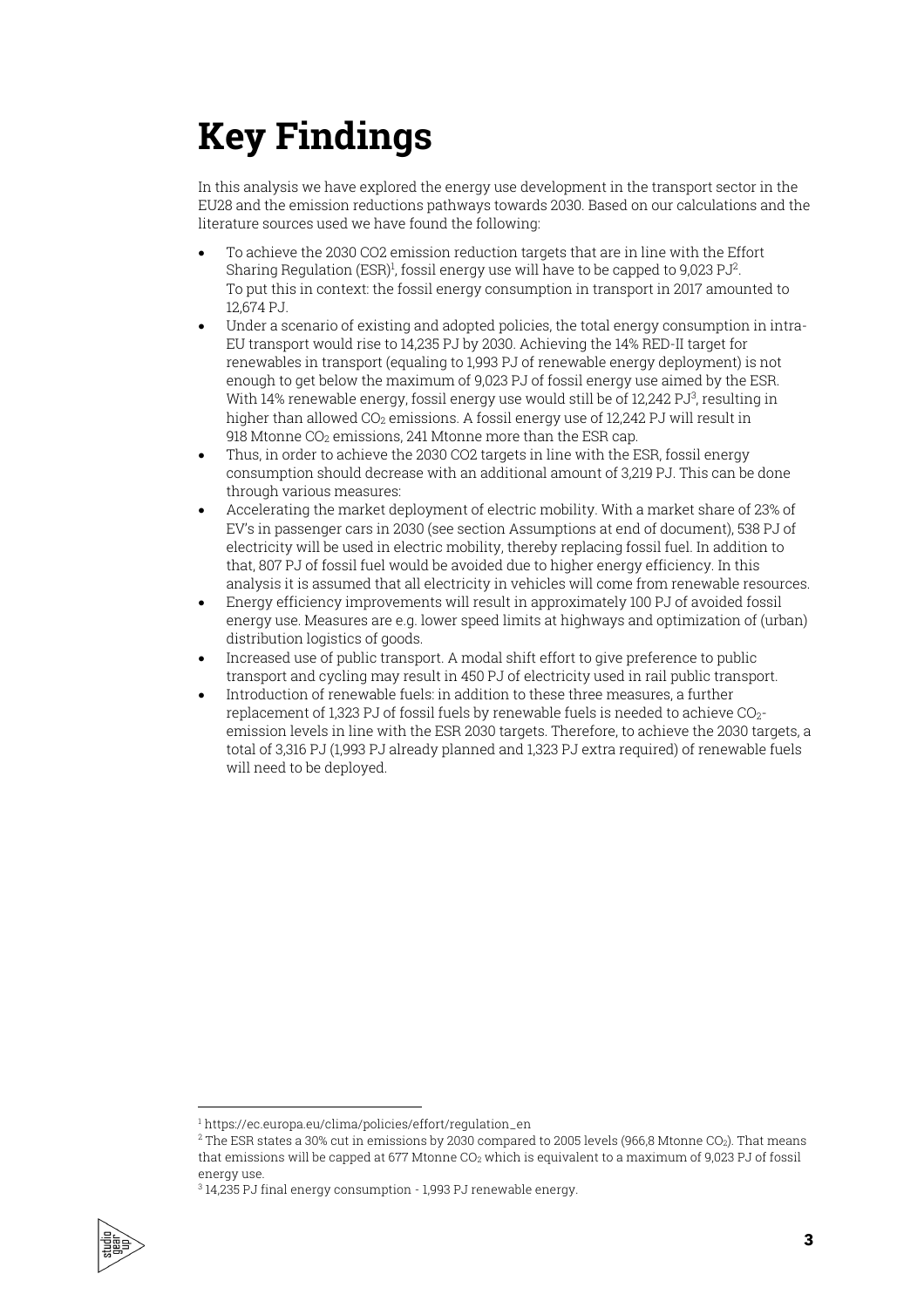

Figure 1 Share of fossil and renewable energy for the years 2017, 2020 and the expected share of renewable energy in 2030 with <sup>a</sup> 14% share of renewables under the RED II and for 2030 for the achievement of the ESR of <sup>a</sup> 30% reduction in CO<sup>2</sup> from 2005 levels.

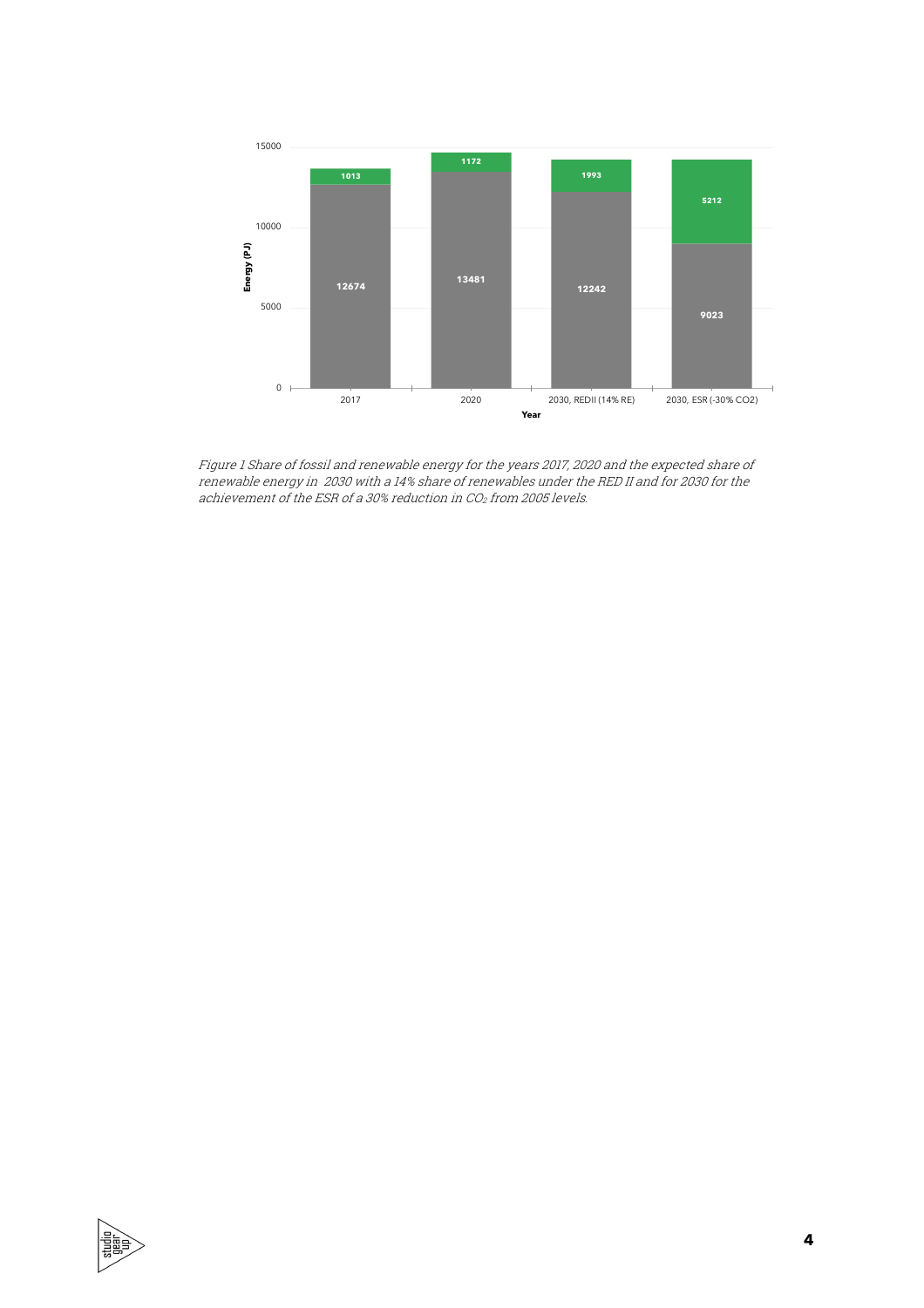### **Reader's guide**

This analysis will explore the development of the energy use in the transport sector in the EU 28. It will start by showing the current levels of energy consumption and how they compare with the energy and  $CO<sub>2</sub>$  reduction targets for 2030.

The first section looks at the energy consumption levels in the transport sector in the EU-28 from 1990 and compares it with the EU emissions' reductions targets.

The second section focuses on the energy use development in the EU. It looks at the energy consumption levels in 2017, 2020 and 2030 and the shares of renewable energy in each year. The aim of this section is to show how energy consumption is predicted to developed and then put these values in perspective with the 2030 targets.

The third section identifies the reductions in energy consumption that are needed in order to achieve the 2030 targets. Specifically, it is shown that a total of 3,219 PJ of fossil energy will have to be reduced to stay within the maximum  $CO<sub>2</sub>$  emissions allowed.

The fourth section ends up showing how the targets can be achieved. It looks into four measures (electric mobility, sustainable logistics, a modal shift in personal mobility and renewable energy carriers). It concludes that all four measures are necessary to stay below the 9,023 PJ limit of fossil energy use. It is argued that even when the volumes of renewable fuels for 2030 would conform with the RED-II targets, the actual deployment of renewable fuels will need to be nearly doubled to achieve  $CO<sub>2</sub>$  -emission levels that are in line with the Effort Sharing Directive for 2030.

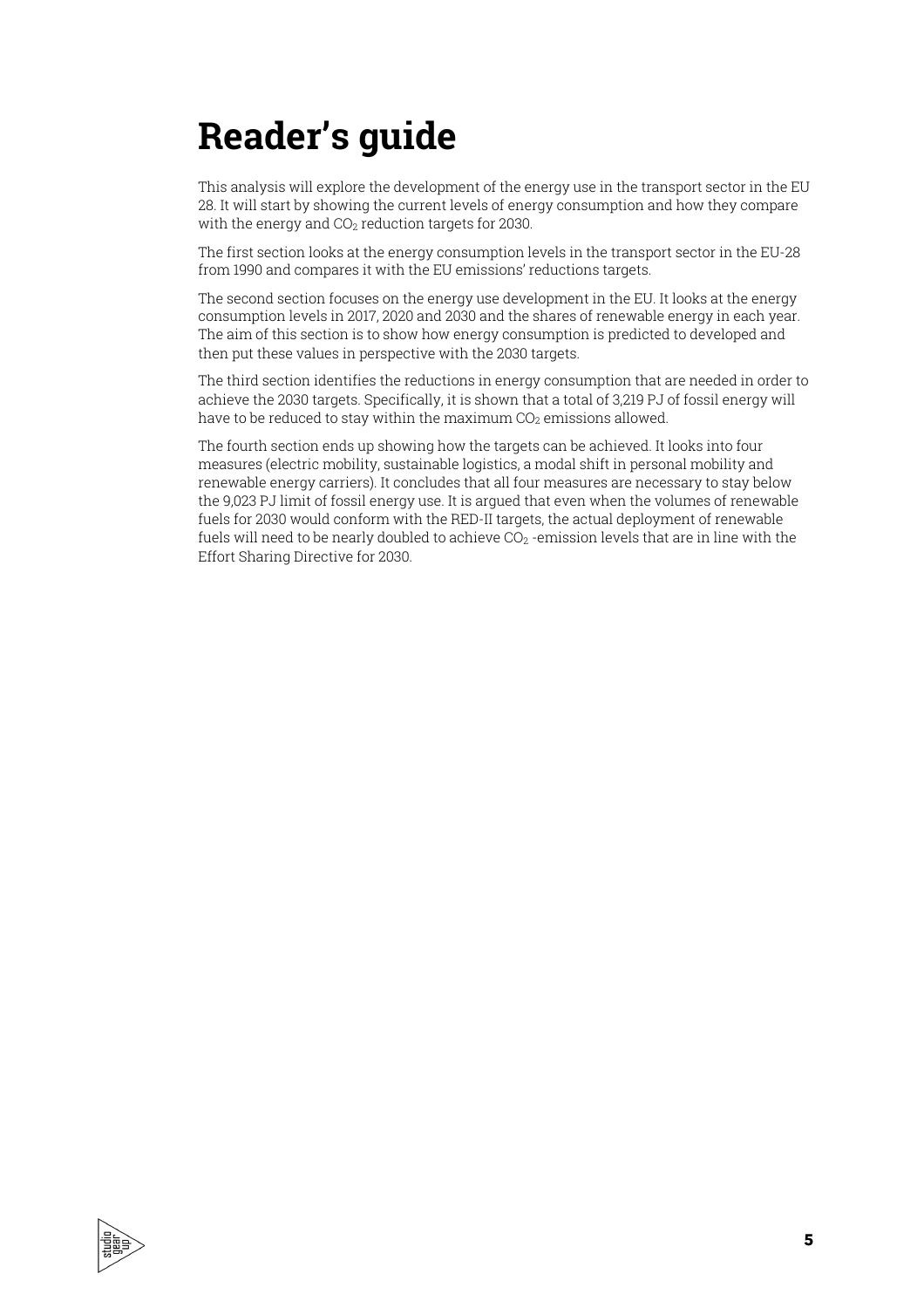### **Table of content**

| Key Findings        |                                      | 3  |
|---------------------|--------------------------------------|----|
|                     | Reader's quide                       | 5  |
|                     | Table of content                     | 6  |
| 1                   | Energy use targets                   | 7  |
| 2                   | Energy use development               | 8  |
| 2.1                 | Target achievement                   | 9  |
| 2.2                 | Emission reduction measures          | 9  |
| 3                   | Conclusions                          | 11 |
|                     | Annex 1. Data Sources                | 13 |
|                     | Annex 2. Methodology and assumptions | 14 |
| Annex 3. References |                                      | 15 |

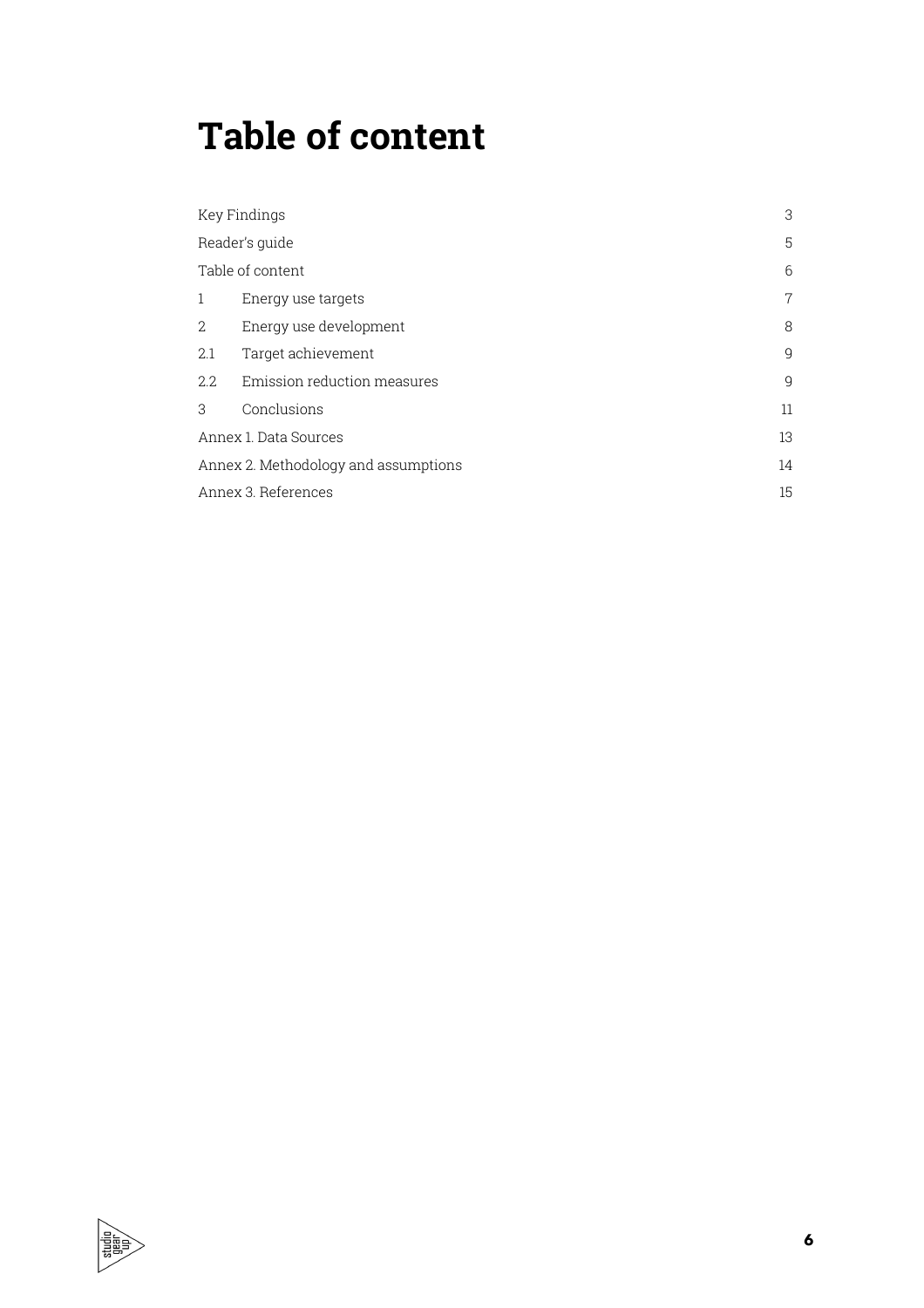### **1 Energy use targets**

As part of the efforts to curb the effects from climate change, the EU Commission set binding emission reductions targets. EU leaders agreed to an economy-wide emissions' reductions target of 40% by 2030, compared to 1990 levels.<sup>4</sup>

As part of the Effort Sharing Regulation (ESR), sectors not covered by the EU-ETS must reduce emissions by 30% by 2030, compared to the levels in 2005<sup>5</sup>. That includes the transport sector. Other sectors regulated by the ESR are agriculture, built environment, waste management and industrial activities not covered by the EU-ETS system. As shown in Figure 2, the emission level in intra-EU transport in 2005 was of 967 Mtonne CO<sub>2</sub>. By 2030, the CO<sub>2</sub> emission levels should be down by 30%, which equals a maximum of 677 Mtonne  $CO<sub>2</sub>$  or 9,023 PJ of fossil energy.<sup>6</sup>



#### Figure 2 CO<sub>2</sub> emissions development showing the targets for 2030 with a 30% emissions reduction under the ESR and a 40% reduction from 1990 levels

For 2050, the European Commission has set a target of at least 80% greenhouse gas reductions compared to 1990 levels. In 1990, the total intra EU emissions of the transport sector were of 779 Mtonne. This means that  $CO<sub>2</sub>$  emissions will be limited to 156 Mtonne  $CO<sub>2</sub>$ , which equals a maximum of 2,076 PJ of fossil fuels $^7$ . If a more ambitious target of 95% reductions compared to 1990 levels is set for 2050,  $CO<sub>2</sub>$  emissions will be limited to a maximum of 39 Mtonne  $CO<sub>2</sub>$  or 519 PJ of fossil fuels.

In the graph below, the development of energy consumption from 1990 to 2017 is shown, together with the predictions for 2020.

The two bars on the right present the resulting maximum volumes of fossil fuels under the overall 40% reduction target and the 30% reduction target (Effort Sharing Regulation, the non-EU ETS sectors).

In the EU energy consumption data used in this analysis, intra-European aviation was included as part of the transport sector. Therefore, the total energy consumption in transport

<sup>7</sup> Based on 75 gCO2-eq/MJ tank-to-wheel emissions.



<sup>4</sup> https://ec.europa.eu/clima/policies/strategies/2030\_en

<sup>5</sup> https://ec.europa.eu/clima/policies/effort/regulation\_en

<sup>6</sup> Assuming an equal reduction of 30% in all ESR-regulated sectors. In reality differences may be expected but transport and built environment are the sectors in ESR with the largest absolute CO<sub>2</sub>-emissions and hence need to provide most reductions.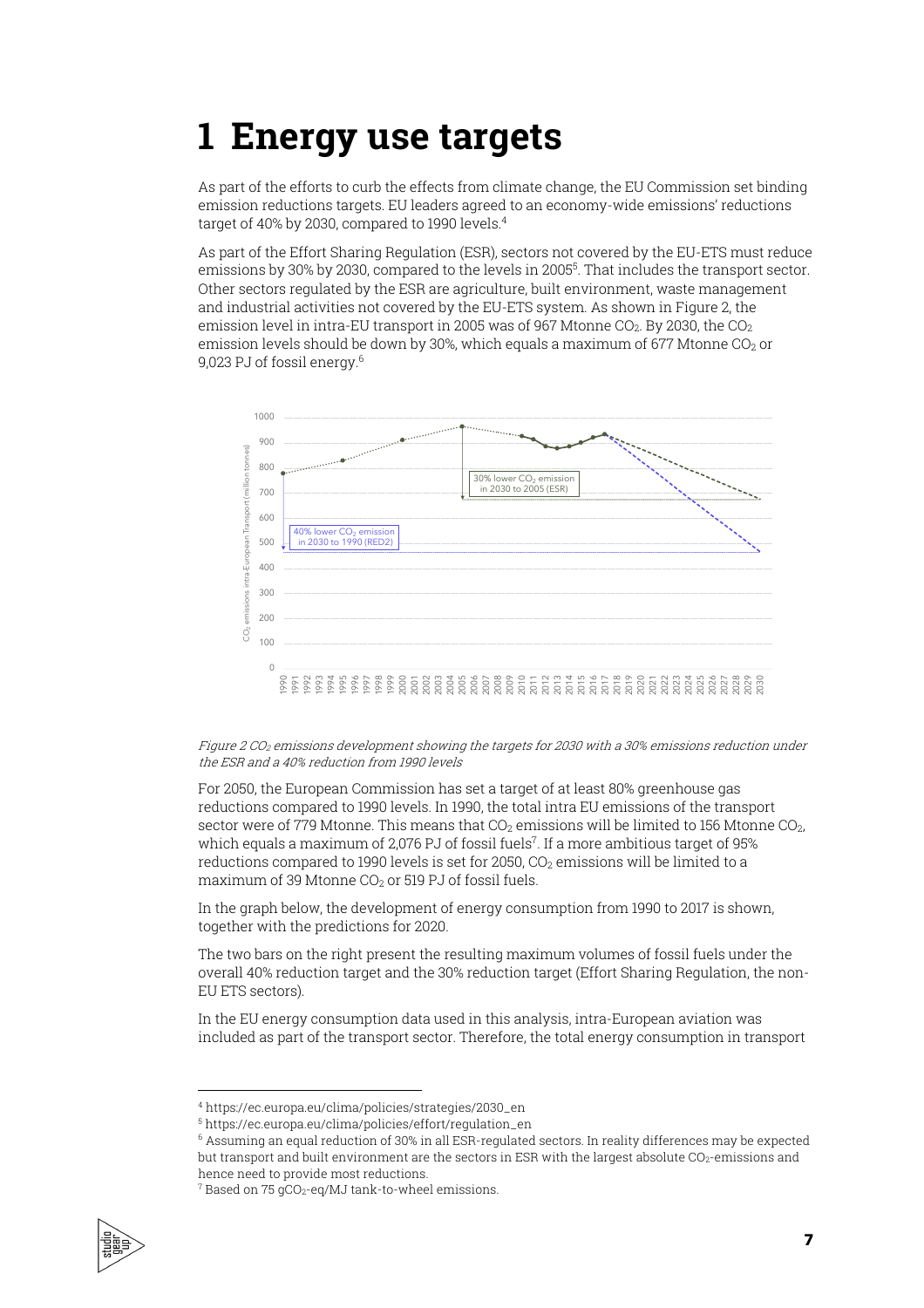(including intra-EU aviation) will be analysed for compliance with the targets of the non EU-ETS sector (30% reductions compared to 2005).



Figure 3 Development of energy consumption from 1990 to 2017, predictions for 2020 as well as the maximum volume for fossil in 2030 under overall 40% CO2-reduction target (from 1900 levels) and 30% CO<sup>2</sup> reduction Effort Sharing Regulation target

### **2 Energy use development**

In 2017, energy consumption in the transport sector in the EU-28 amounted to 13,687 PJ. From these, 1,013 PJ were from renewable energy. 12,674 PJ came from fossil fuels.

In 2020, 1,172 PJ of renewable energy are expected to be used in transport, from a total of 14,653 PJ of expected final energy use in transport.

It is expected that by 2030, the total energy consumption from the transport sector will be of 14,235 PJ (340 Mtoe), from which 1,993 PJ will be renewable energy (based on the 14% target in RED-II).



Figure 4 Energy use development for 2017, 2020 and 2030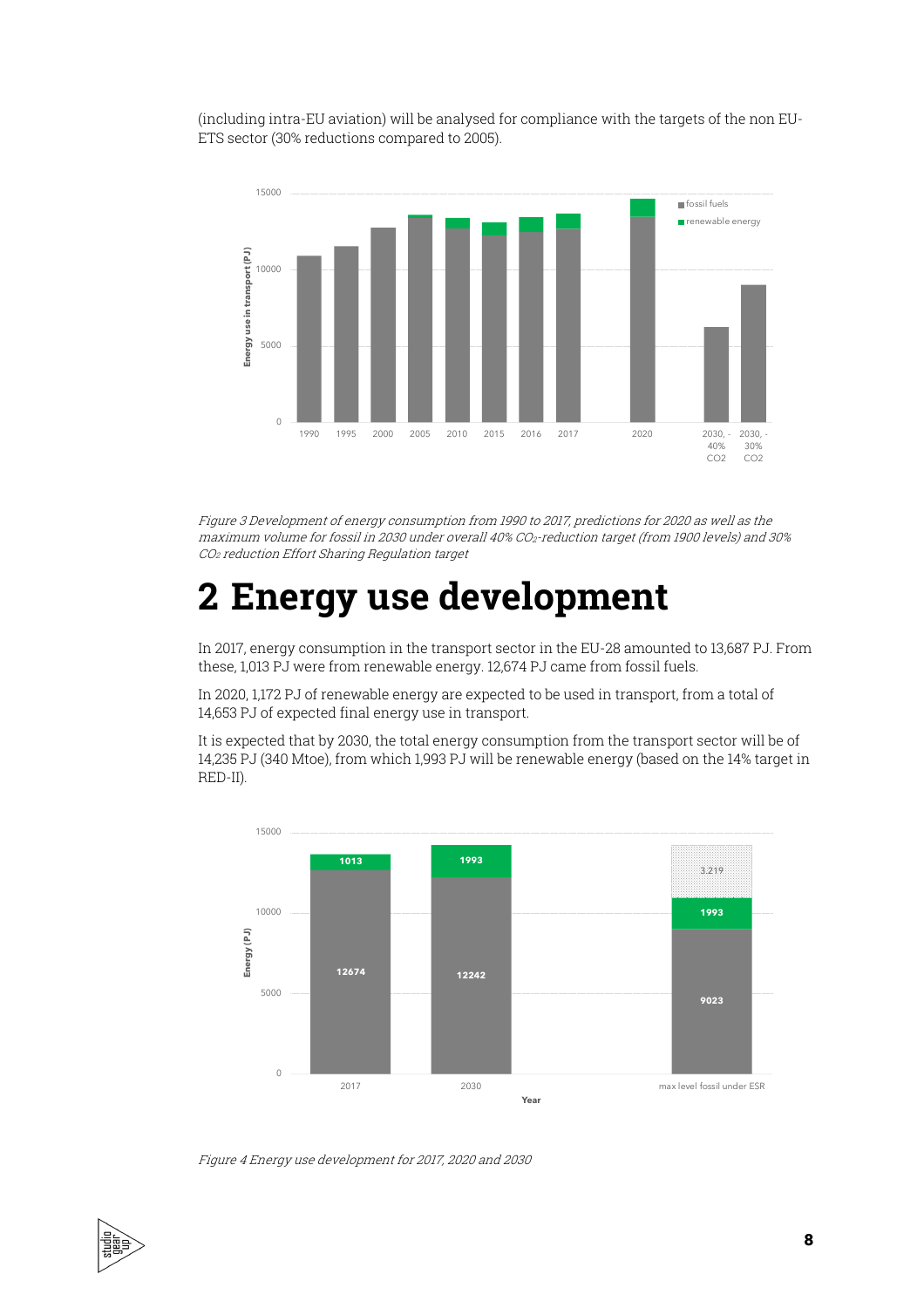The goal is to achieve a 30% reduction in  $CO<sub>2</sub>$  emissions from 2005 levels. That limits emissions to a maximum of 677 Mtonne  $CO<sub>2</sub>$  by 2030. This translates into a maximum of 9,023 PJ of fossil fuels that can be used in the transport sector.

To comply with this number, fossil energy use will have to be reduced.

### **2.1 Target achievement**

Given the expected energy consumption levels and the expected renewable energy used in 2030, there will have to be an extra reduction in fossil energy use of 3,219 PJ to remain within the maximum of 9,023 PJ of fossil energy use.

This will have to be achieved through a combination of energy efficiency improvements and renewable energy.

The total of 3,219 PJ of energy that needs to be reduced is equivalent to around a fifth of the total final energy consumption expected in 2030.

### **2.2Emission reduction measures**

There are several ways to reduce  $CO<sub>2</sub>$ -emissions in transport. In the analyses in this report we have not included the option of less mobility or avoided mobility, while this might be an option to further elaborate on. As a result the following options to lower the amount of energy, and hence fossil energy are identified:

- 1. Electric mobility
- 2. Energy efficiency
- 3. Modal shift in personal mobility
- 4. Renewable energy carriers

#### Electric mobility

It is assumed here that the total EU passenger car fleet will remain up to 2030 at 260 million cars in 2030. According to a forecast by the International Energy Agency $^\mathrm{g}$ , the market share of EVs in Europe would be around 23% in 2030. Therefore, the number of EVs in 2030 would be around 60 million cars. That amount of passenger cars results in 538 PJ energy consumption in electric mobility in  $2030^{\circ}$  (see the blue section in the bar at the right of Figure 5). Due to the higher energy efficiency, another 807 PJ of fossil fuel is avoided by the use of electric vehicles (see the white section in the bar at the right of Figure 5).

#### Energy efficiency

Improvements in energy efficiency and logistics optimization (e.g. speed reduction, optimized city distribution logistics etc.) are estimated to avoid another 100 PJ of fossil fuel use (see Figure 5).

#### Modal shift in personal mobility

Various options exist to shift mobility to less energy intense modes. In cities people can be promoted to use public transport or car or bike sharing services. City design can impact citizens to choose walking to nearby services. It is also assumed that the total railway utilization in transport could be intensified. As a result it has been estimated that 450 PJ will result from increased use of rail public transport and other modal shift options (see Figure 5).

<sup>9</sup> Based on EV's energy consumption of 6 km/kWh (6km/ 3.6 MJ) and annual milage of 15,000 km in a year.



<sup>8</sup> See http://www.europarl.europa.eu/RegData/etudes/BRIE/2019/637895/ EPRS\_BRI(2019)637895\_EN.pdf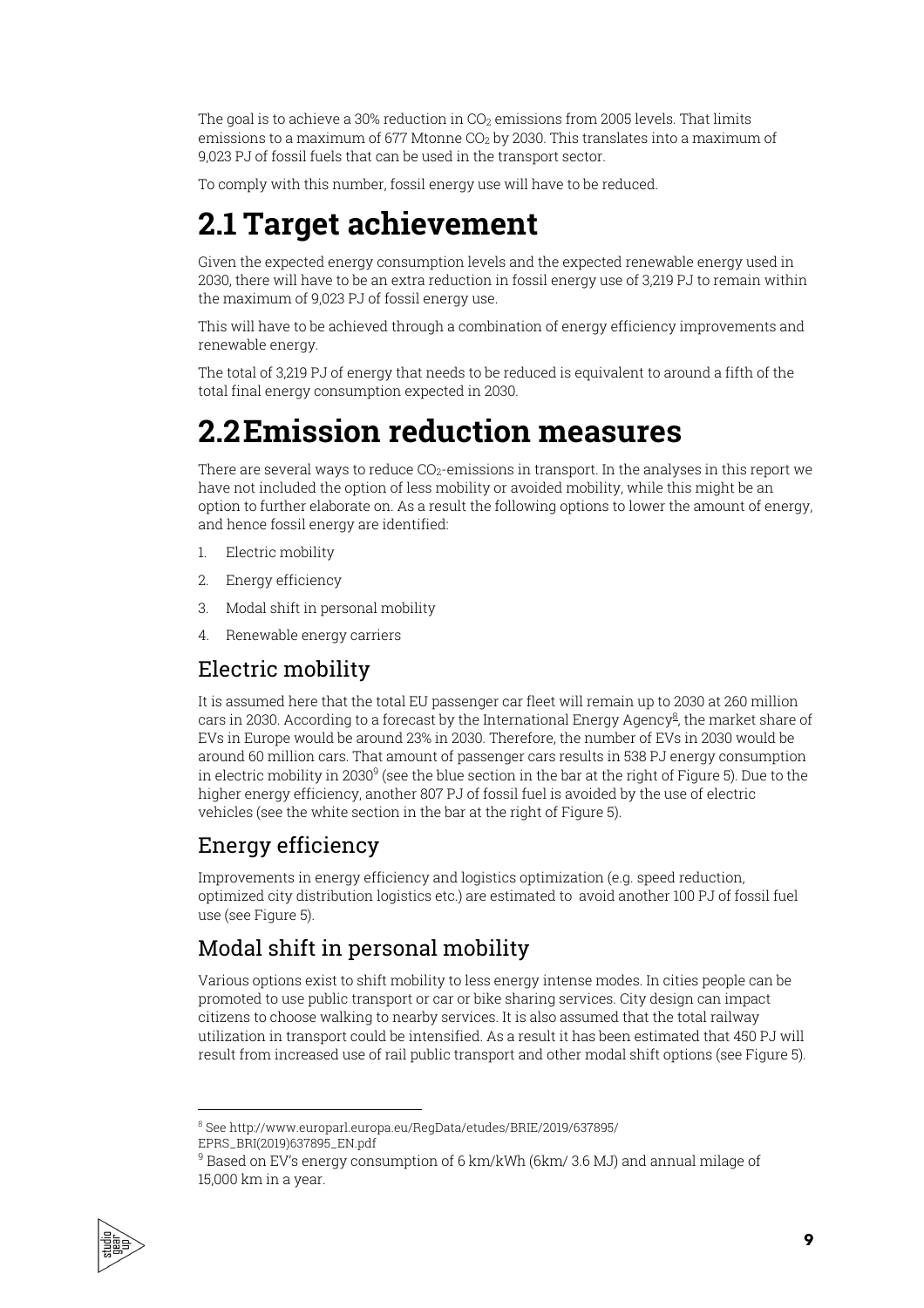#### Renewable fuels

On top of the other To fully achieve the 3,219 PJ fossil avoidance, an additional amount of 1,323 PJ of renewable fuels is needed to achieve the 2030 targets (see the top green section in Figure 5).



#### Figure 5 Emission reduction options to achieve ESR in 2030.

By re-ranking the options for replacing the 3,219 PJ of fossil fuels, it can be seen that a wide mix of options is needed to achieve the  $CO<sub>2</sub>$  emissions reductions target set under the Effort Sharing Regulation of the European Commission.

Total fuel consumption will be lower in 2030, given the efficiency gains from electric mobility (807 PJ) and other measures (100 PJ).

Furthermore, increased numbers of electric vehicles and more rail traffic will give high shares of renewable electricity (538 PJ + 450 PJ).

Next to the envisaged 1,993 PJ of renewable fuels under RED-II, an additional amount of 1,323 PJ of renewable fuels will be necessary to replace fossil. This means that by 2030, a total of 3,316 PJ of renewable fuels should be deployed in the market.



Figure 6 Reranking of emission reduction options

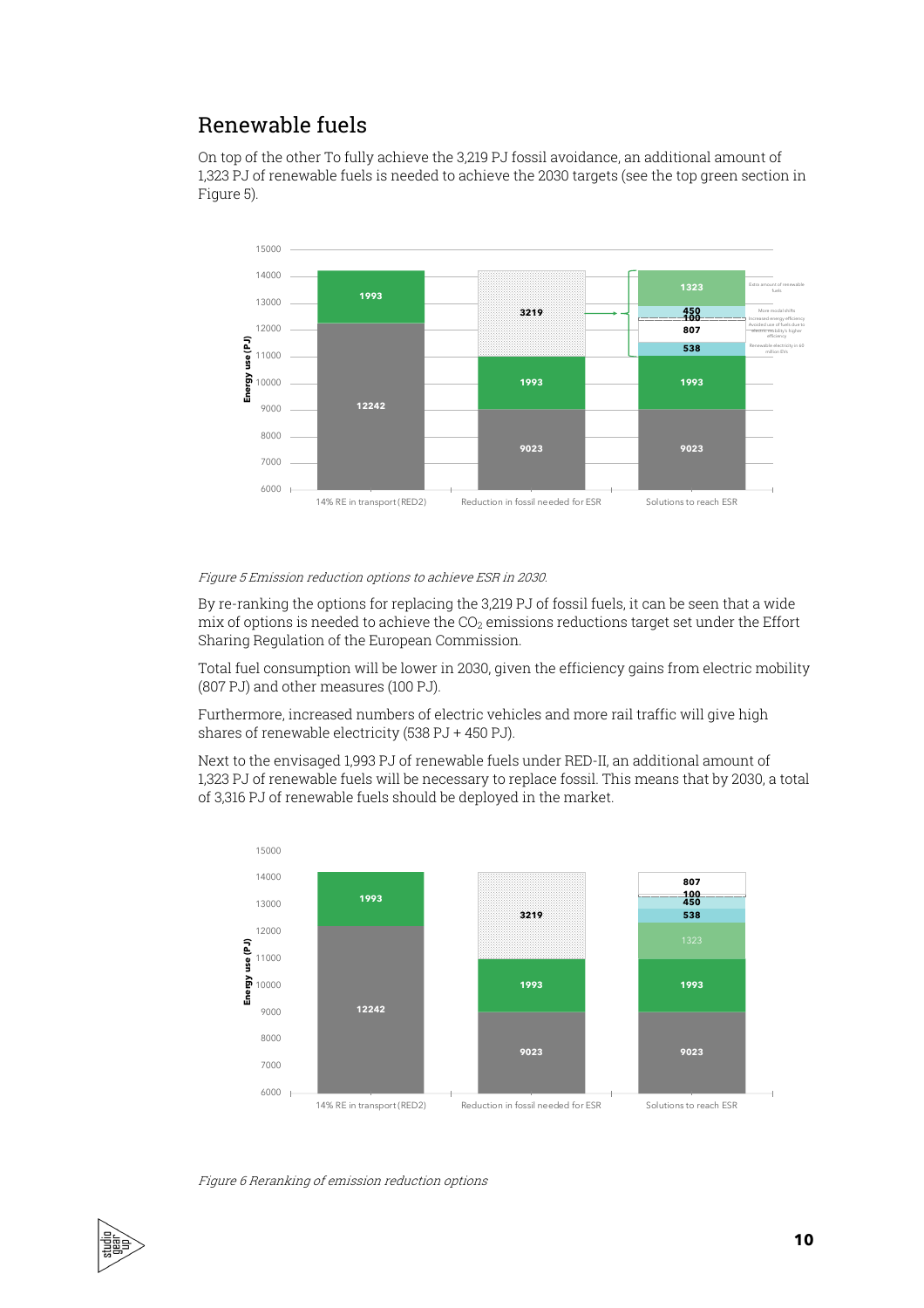### **3 Conclusions**

The effort sharing regulation (ESR) stipulates that sectors not covered by the EU-ETS must reduce emissions by 30% by 2030 compared to the levels in 2005. That includes the transport sector. To achieve the ESR targets in 2030, CO<sub>2</sub> emissions levels would have to be capped to 677 Mtonne CO<sub>2</sub> or 9,023 PJ of fossil energy. To put this in context: the 2017 fossil energy consumption in transport amounted to 12,674 PJ and is predicted to be 12,242 PJ in 2030.

Achieving the RED-II target for renewables in transport (14%, equaling to 1,993 PJ) is not enough to get below the maximum of 9,023 PJ necessary to comply with the ESR. The analysis also looked into the role of electric mobility, energy efficiency improvements and a modal shift in personal mobility in reducing fossil energy use. After accounting for these three measures and with 14% renewable energy, fossil energy use would still be 10,346 PJ, resulting in higher than allowed  $CO<sub>2</sub>$  emissions. To achieve the ESR targets, a further reduction of 1,323 PJ of fossil energy use are necessary. Therefore, to achieve the 2030 targets, a total of 3,316 PJ (1,993 PJ already planned and 1,323 PJ extra required) of renewable fuels will need to be deployed.

The EU is therefore faced with the challenge of increasing the deployment of renewable fuels in the transport sector. This would require an adequate policy framework that would support and incentivize the production and use of biofuels in the transport sector. Since the transport sector is responsible from most emissions of the non EU-ETS sector, its contribution for decarbonization of the energy system will have a major effect and would facilitate the achievement of the Paris Agreement goals.

#### Reflective points

A fossil cap makes it possible to keep  $CO<sub>2</sub>$  emissions in the transport sector below 677 Mtonne by 2030. It would also facilitate the achievement of climate neutrality for the transport sector in 2050, or possibly earlier. With a cap in place, the market will have to focus on alternatives to fossil energy and thus provide the necessary investments in alternative energy sources.

The limit aimed by the European Commission emphasizes the need for a fossil reduction pathway. It highlights the need to switch to renewable energy carriers and renewable energy mobility services in the upcoming decade. As such, it is a clear signal to fuel and energy suppliers, as well as to other parties in the transport sector, of the need to adapt. It provides an incentive for innovation and encourages investments in climate-neutral options. A fossil limit ensures cooperation and at the same time encourages a healthy competition between all existing market players and new entrants to come up with cost-effective solutions.

A cap on fossil energy ensures that its use cannot grow, and it shifts the market perspective towards a greater focus on other alternative options. These include electrification, increasing efficiency, renewable fuels, public transport, sharing options and avoiding mobility all together. To achieve a decreasing use of fossil energy in the system, an increase in the current deployment of renewable energy will be necessary. Some of the actions that can be taken are:

- Expanding public transport: rail traffic and other public transport should grow by at least 50% compared to 2017. Great amounts of energy consumption can be avoided if there is a switch done between personal car mobility towards the use of train, metro and bus.
- Investing on efficiency improvements.
- Basing all required liquid and gaseous fuels on a larger share of renewable components, to which fossil fuels may be added up to a given maximum. This is to ensure that the  $CO<sub>2</sub>$ intensity of the fuel is sufficiently low.
- Making sure that the share of electric vehicles will grow as predicted (60 million vehicles in 2030), which becomes easier if the models meet the functional needs and financial possibilities of most car users.

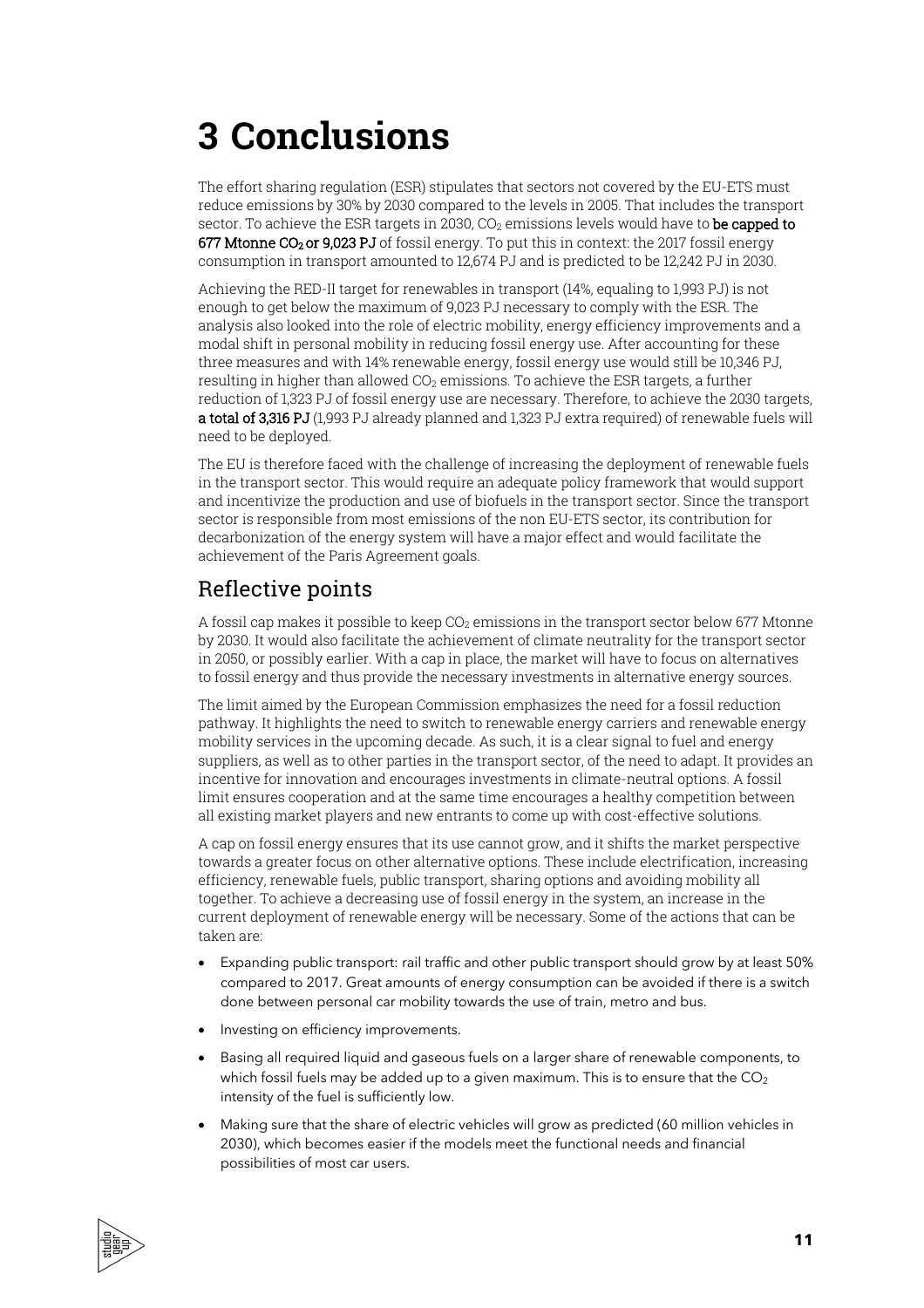There is also a need for more stable and long-term policies incentivizing the production and use of renewable fuels so that they can achieve real economies of scale. Policies favoring low or zero carbon fuels should be in place as well as policies putting a cost to carbon. More and better accessibility to fueling facilities will also increase the use of renewable fuels. Public acceptance of renewable fuels also needs to be improved. This requires, among others, a harmonization of sustainability criteria and clarity of its implications. Advanced renewable fuels need special attention because (1) they face less sustainability risks due to the type of feedstock they use and (2) because most of them can be added as drop-in fuels, meaning that they can be easily blended with conventional biofuels.

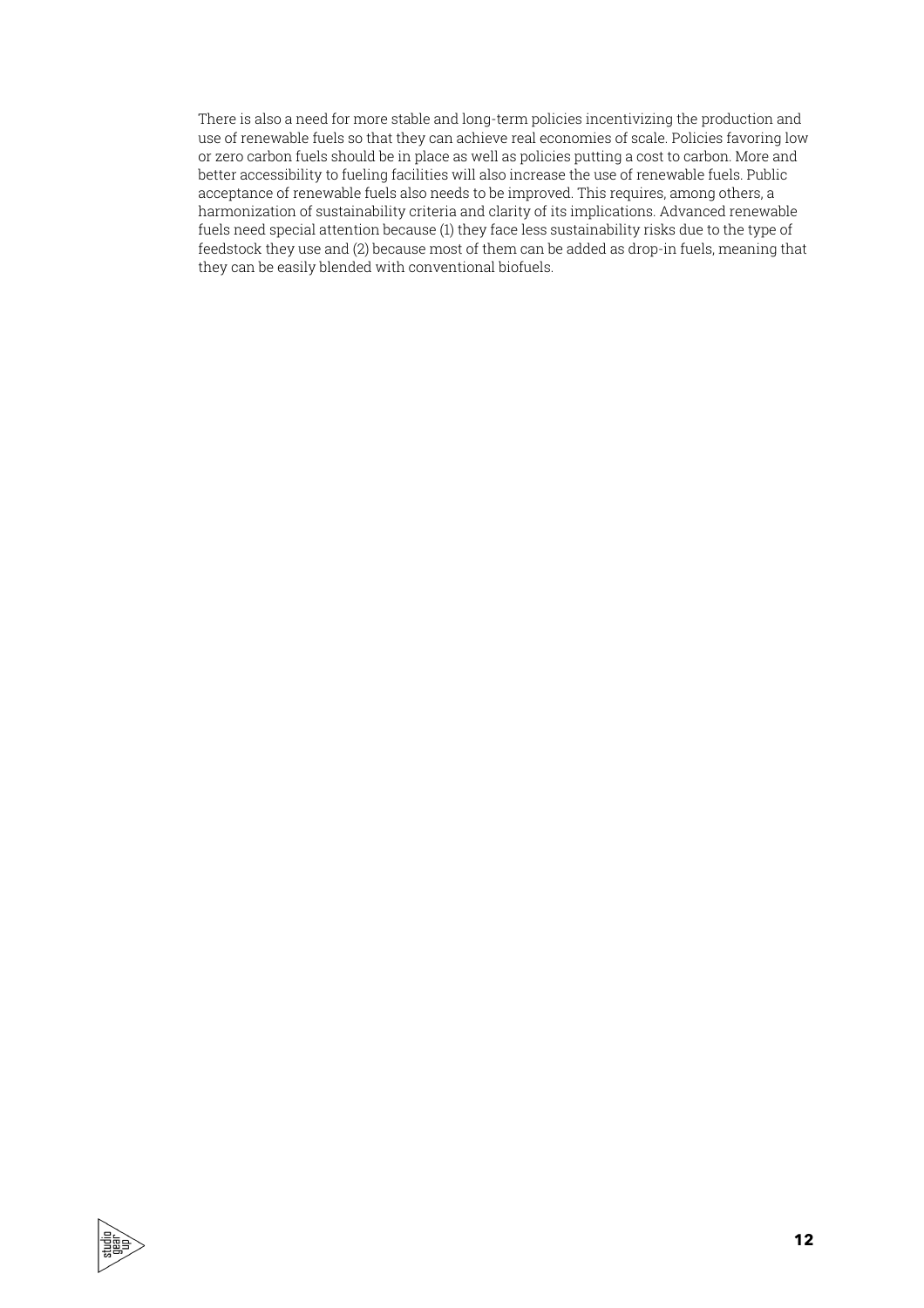### **Annex 1. Data Sources**

There are various sources of information used for this report.

- 1. EU Reference Scenario 2016
- 2. Statistical Pocketbook 2019: EU Transport in Figures
- 3. Global EV Outlook 2019 (IEA)
- 4. Renewable Energy Prospects for the European Union (IRENA, 2018)
- 5. REmap 2030 (IRENA, 2014)

Values in energy use and the share of renewables up to 2017 were taken from the Statistical Pocketbook 2019. For 2020 and 2030 the energy consumption levels in transport were estimated from Figure 31 of the EU Reference Scenario. For 2020, the target of 10% RE was considered. Assuming double counting, it was estimated that a physical share of 8% of renewables in 2020. For 2030, the share of renewables was set at 14%, consistent with the targets set for the EU.

The Mt of CO<sub>2</sub> emissions that need to be reduced in each period and their equivalents in PJ of fossil energy were calculated based on this data and the targets from the European Commission.

The global EV Outlook provided useful information about the electric car fleet. The EC Reference Scenarios also contained important information regarding the passenger car specific  $CO<sub>2</sub>$  emissions and the expected improvements in energy efficiency. With this information, it was possible to calculate the potential reductions in fossil energy use that could be achieved in 2030

Other sources of information were used for consultation. These are included in the references.

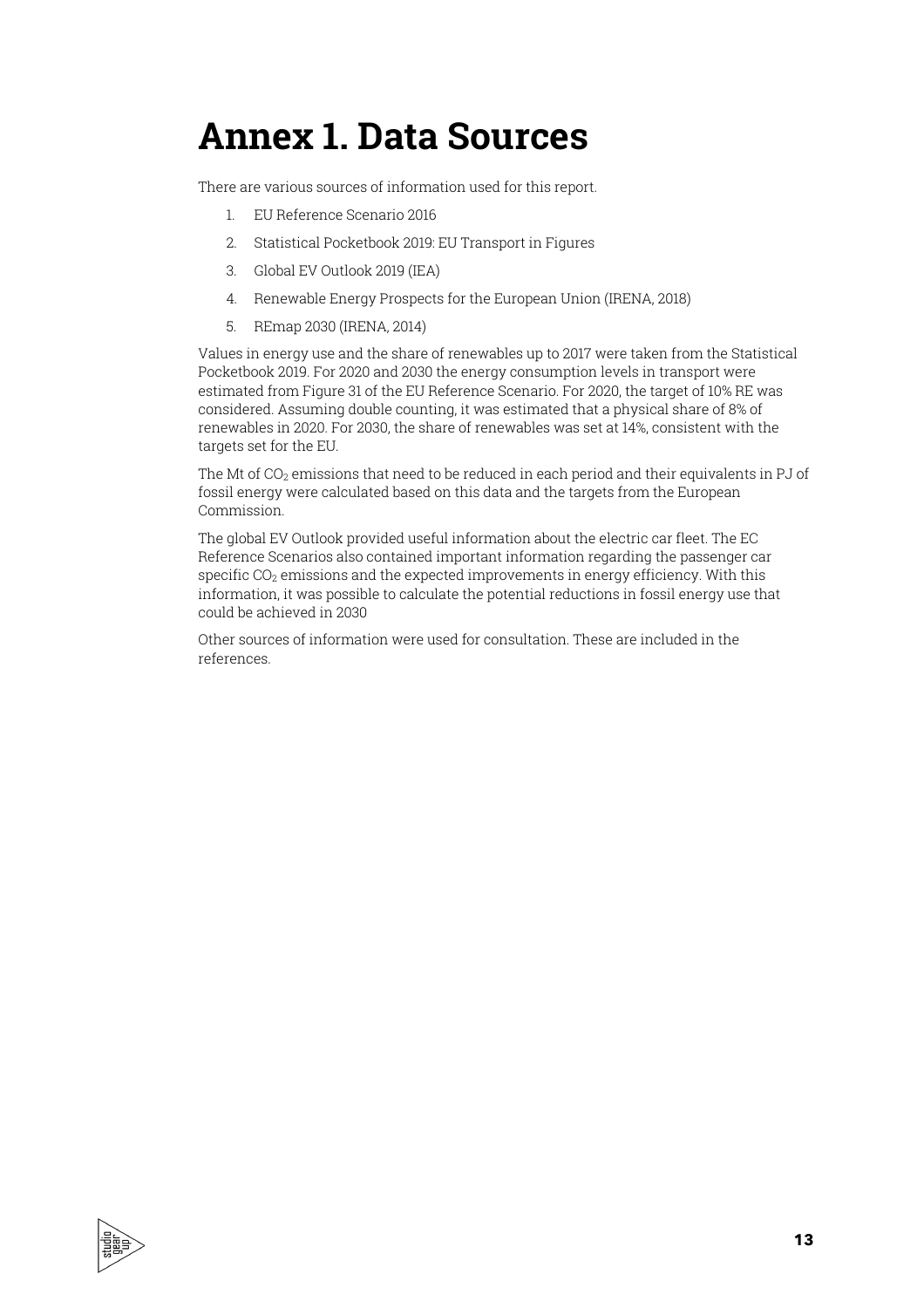### **Annex 2. Methodology and assumptions**

Two targets are set by the European Union. The first one, aiming at a  $40\%$  CO<sub>2</sub> reduction from 1990 levels. The second one aiming, part of the Effort Sharing Regulation, aiming at 30% reduction of CO<sub>2</sub> emissions from 2005 levels in the transport sector. The maximum levels of  $CO<sub>2</sub>$  emission allowed in both these targets were calculated from the  $CO<sub>2</sub>$  emission values for 1990 and 2005 presented in the Pocketbook 2018. These values were then converted to its corresponding value in PJ (6,229 PJ and 9,023 PJ respectively).

To fulfil this project, some assumptions were made:

First, it was assumed that by 2030, public transport use will grow by at least 50% compared to 2017.

Then, to calculate the emissions avoided due to electrification, it was assumed that the EU fleet would remain at 260 million cars in 2030. According to a forecast by the International Energy Agency, the market share of EVs in Europe would be around 23% in 2030. Therefore, the number of EVs in 2030 would be of 59.8 million cars. It was assumed that the EV's energy consumption is of 6 km/kWh (6km/ 3.6 MJ) and that, on average, they cover a distance of 15,000 km in a year. With this information it was possible to calculate the Total EV fleet energy consumption per year (538.2 PJ/y). In addition to that, a multiplier of 1.5 was added to account for the improvements due to energy efficiency, which led to a total of 807 PJ of fossil fuel avoided.

Finally, the aviation sector is part of the EU-ETS and as such it is bound to the 40% reduction target from 1990 levels. However, for purpose of this analysis, it was considered together with the rest of the transport sector (which does not belong to the EU-ETS).

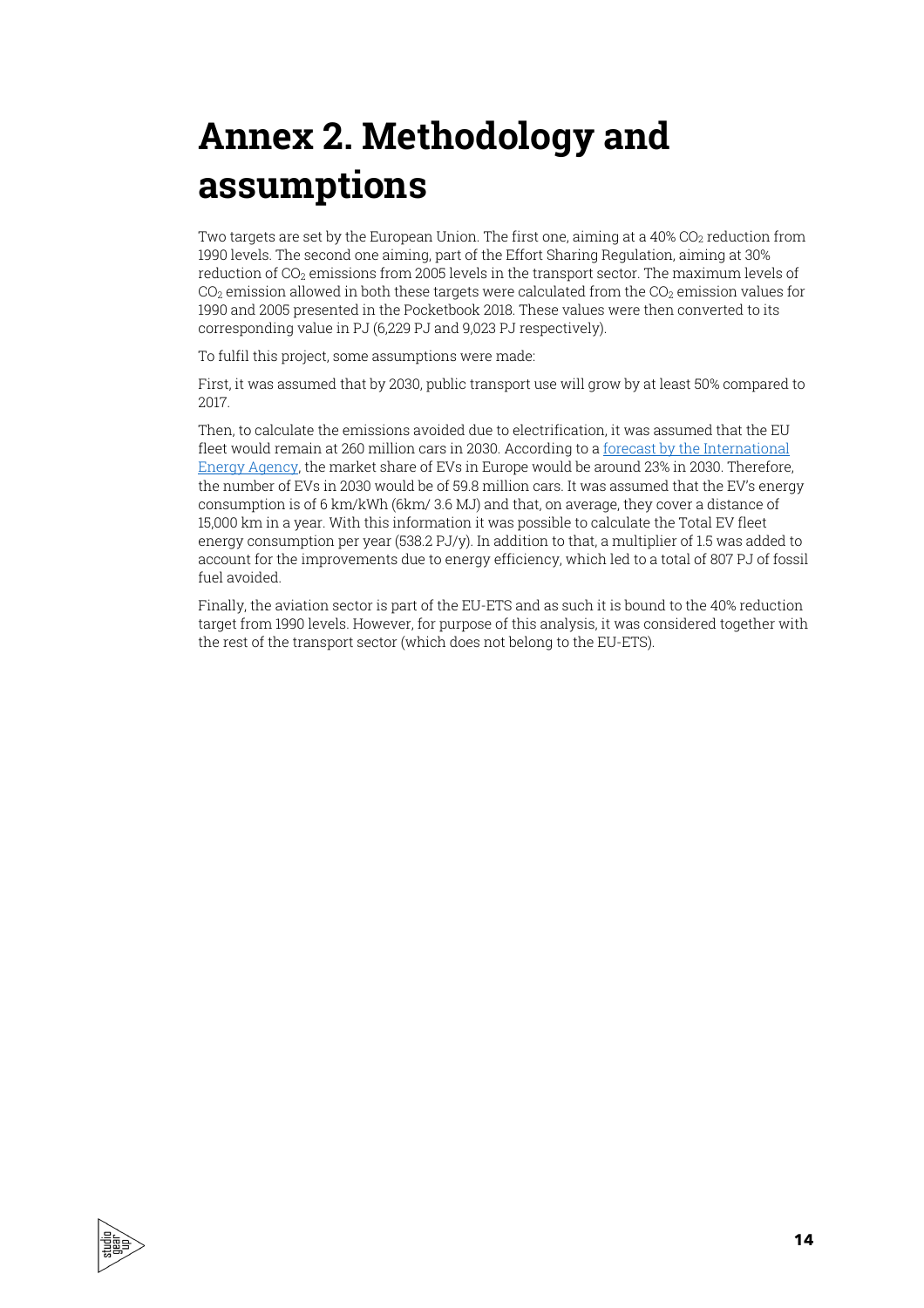### **Annex 3. References**

IRENA. (2018). Global Energy Transformation: <sup>a</sup> roadmap to 2050. IRENA. Retrieved from: https://www.irena.org/-/media/Files/IRENA/Agency/Publication/2018/Apr/ IRENA\_Report\_GET\_2018.pdf

EC. (2016). EU Reference Scenario. European Commission.

EC. (2019). Statistical Pocketbook 2019: EU Transport in Figures. European Commission.

IEA. (2019). Global EV Outlook 2019. International Energy Agency

IRENA. (2018). Renewable Energy Prospects for the European Union. International Renewable Energy Agency.

IRENA. (2014). REmap 2030. International Renewable Energy Agency.

EPRS. (2019). Electric road vehicles in the European Union: Trends, impacts and policies. Retrieved from: http://www.europarl.europa.eu/RegData/etudes/BRIE/2019/ 637895/EPRS\_BRI(2019)637895\_EN.pdf